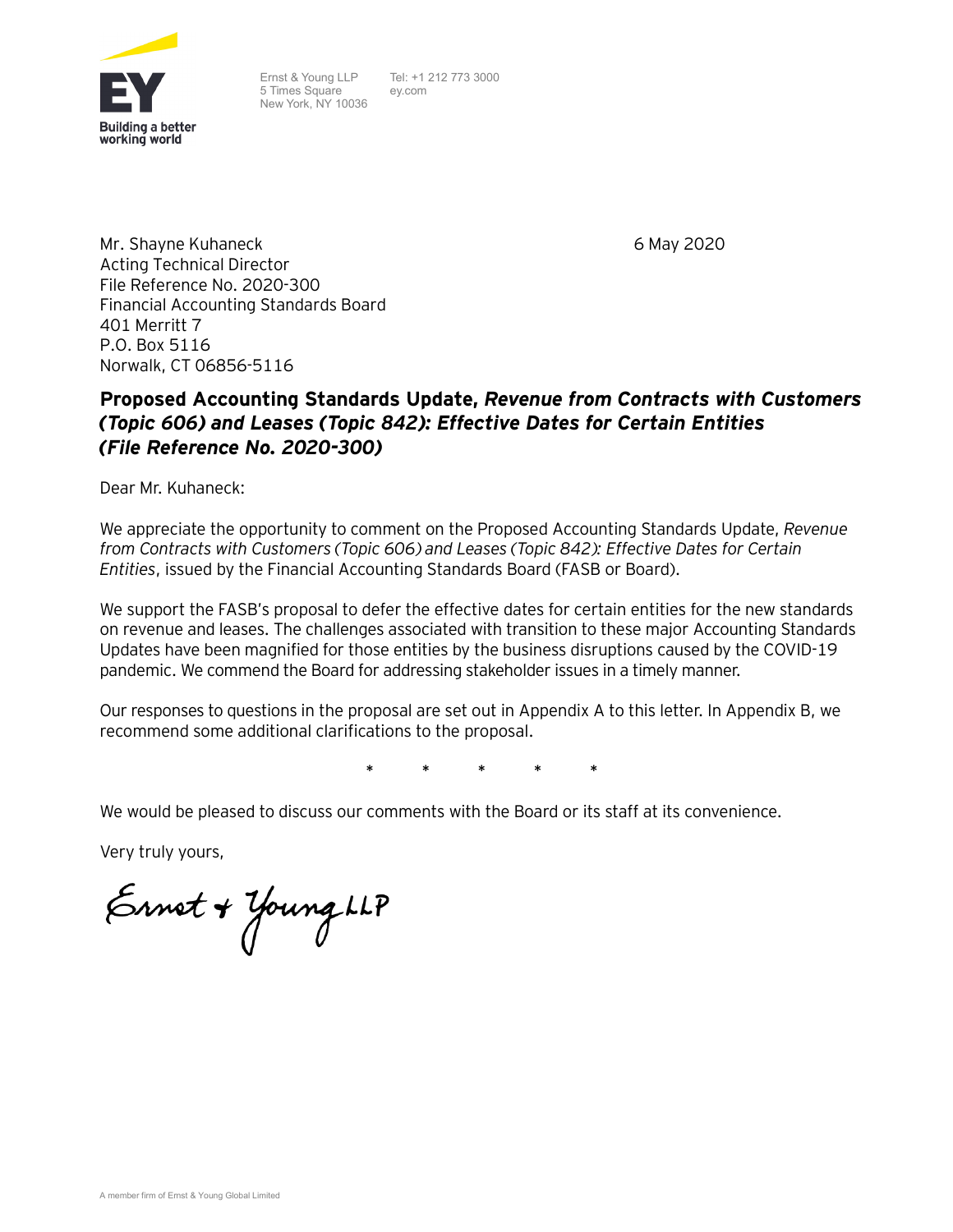# **Appendix A — Responses to** *Questions for Respondents* **included in the FASB's proposal**

#### **Revenue from Contracts with Customers**

**Question 1:** Should the effective date of Revenue for franchisors that are not public business entities be optionally deferred to annual reporting periods beginning after December 15, 2019, and interim reporting periods within annual reporting periods beginning after December 15, 2020? Please explain why or why not.

**Question 2:** Is the scope of the Revenue deferral (franchisors that are not public business entities) clear? If not, please explain why.

We believe the effective date of the new revenue standard should be optionally deferred for franchisors that are not public business entities to annual reporting periods beginning after 15 December 2019 and interim reporting periods within annual reporting periods beginning after 15 December 2020. As stated in the proposal, the deferral would allow the Board time to undertake a research project on possible cost-effective solutions for the application of Accounting Standards Codification (ASC) 606 to the accounting for initial franchise fees in this industry. We believe the scope of the proposed deferral is clear.

#### **Leases**

**Question 3:** Should Leases be effective for entities in the "all other" category (such as private companies and private NFP entities) for fiscal years beginning after December 15, 2021, and interim periods within fiscal years beginning after December 15, 2022? Please explain why or why not.

**Question 4:** Should Leases be effective for NFP entities that have issued or are conduit bond obligors for securities that are traded, listed, or quoted on an exchange or an over-the-counter market that have not yet issued financial statements for fiscal years beginning after December 15, 2019, including interim periods within those fiscal years? Please explain why or why not.

We believe that the new leases standard should be effective for entities in the "all other" category for fiscal years beginning after 15 December 2021 and interim periods within fiscal years beginning after 15 December 2022. We also believe that the effective date for not-for-profit (NFP) entities that have issued or are conduit bond obligors for securities that are traded, listed or quoted on an exchange or an over-the-counter market (what the proposal calls "public NFP entities") and that have not yet issued financial statements should be fiscal years beginning after 15 December 2019, including interim periods within those fiscal years.

We believe the proposed deferrals should provide these entities with enough time to implement the standard. We also recommend that the FASB clarify in the final Accounting Standards Update that public NFP entities with a 31 December year end that have not yet issued their 2019 financial statements are within the scope of the deferral.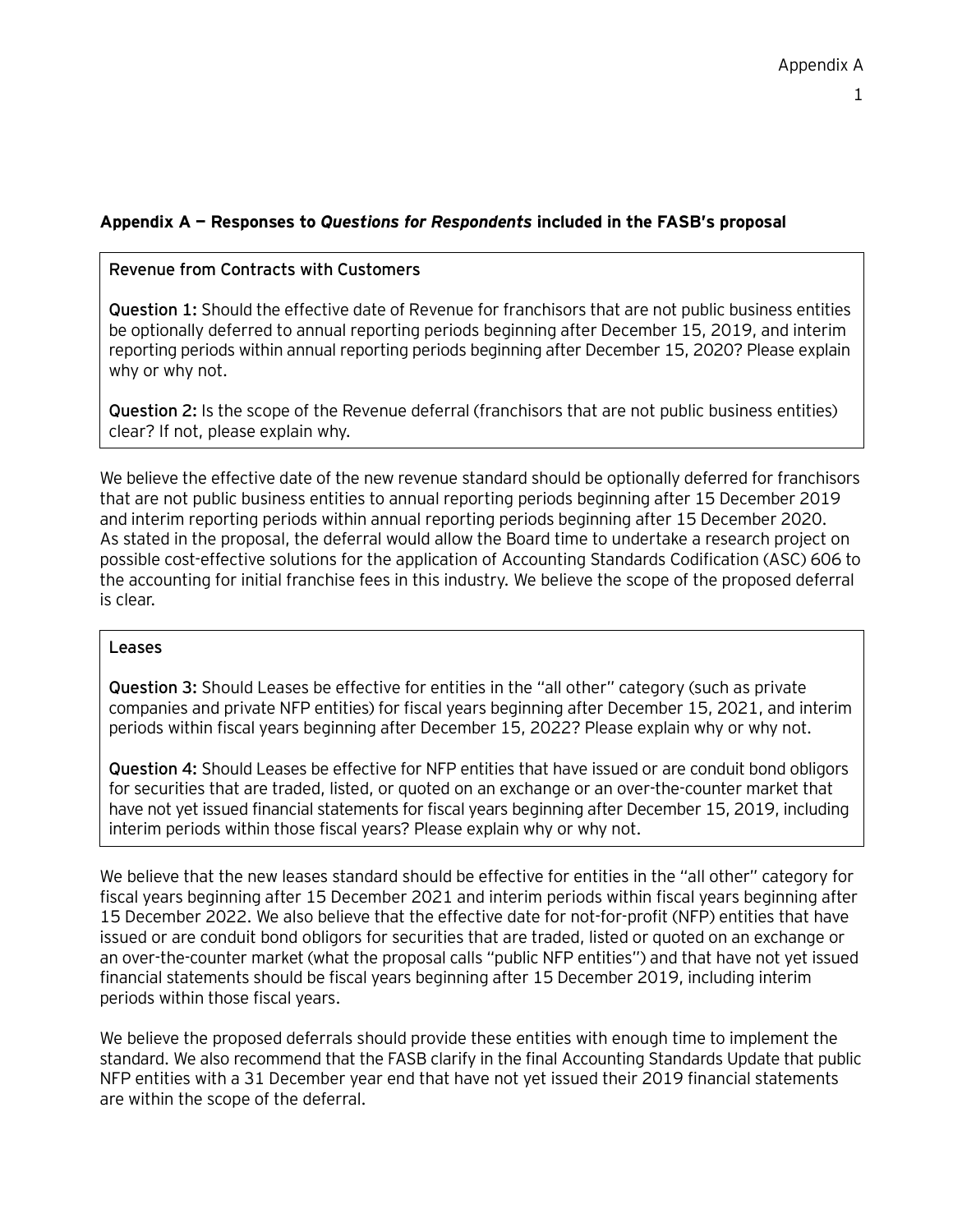## **Appendix B — Recommended clarifications**

We believe the proposed amendments to ASC 842-10-65-1(a) and ASC 842-10-65-4(a) make clear that certain entities that have not issued financial statements (or made financial statements available for issuance, when applicable) as of the date a final Accounting Standards Update on effective dates for certain entities is issued would be within the scope of the proposed one-year effective date deferral. However, we observe that there are several places in the proposed Accounting Standards Update where the language could be read to suggest that these entities are not within the scope of the proposed deferral. We also observe that paragraph BC34 could be read to suggest that entities that have issued quarterly financial information (i.e., entities that have not yet issued financial statements) are not within the scope of the proposed deferral. We have included our recommended clarifications below.

## **Why Is the FASB Issuing This Proposed Accounting Standards Update (Update)?**

Revenue is limited to franchisors that are not public business entities because of a specific issue related to the application of Revenue to initial franchise fees. The proposed deferral for Leases is limited to (1) entities for whom Leases is currently effective and that have rapidly approaching year-end or financial statement issuance dates and (2) entities for whom the effective date for Leases is imminent.

## **Leases**

The Board decided that the proposed deferral for those limited entities was needed at this time because of the rapidly approaching year-end or financial statement issuance dates for public NFP entities and because the effective date for entities in the "all other" category is imminent.

## **Background Information, Basis for Conclusions, and Alternative View**

## **Background Information**

BC4. The proposed deferral for Revenue is limited to franchisors that are not public business entities because of a specific issue related to the application of Revenue to initial franchise fees. The proposed deferral for Leases is limited to (a) entities for whom Leases is currently effective and that have rapidly approaching year-end or financial statement issuance dates and (b) entities for whom the effective date for Leases is imminent.

## **Leases**

BC28. Because of those challenges, the Board considered whether to defer the effective date of Leases for certain entities because of business disruptions from COVID-19, specifically for those in the "all other" category and public NFP entities that have not yet issued their financial statements. The Board decided that the proposed deferral for these limited entities was needed at this time because of the rapidly approaching year-end or financial statement issuance dates for public NFP entities and because the effective date for entities in the "all other" category is imminent.